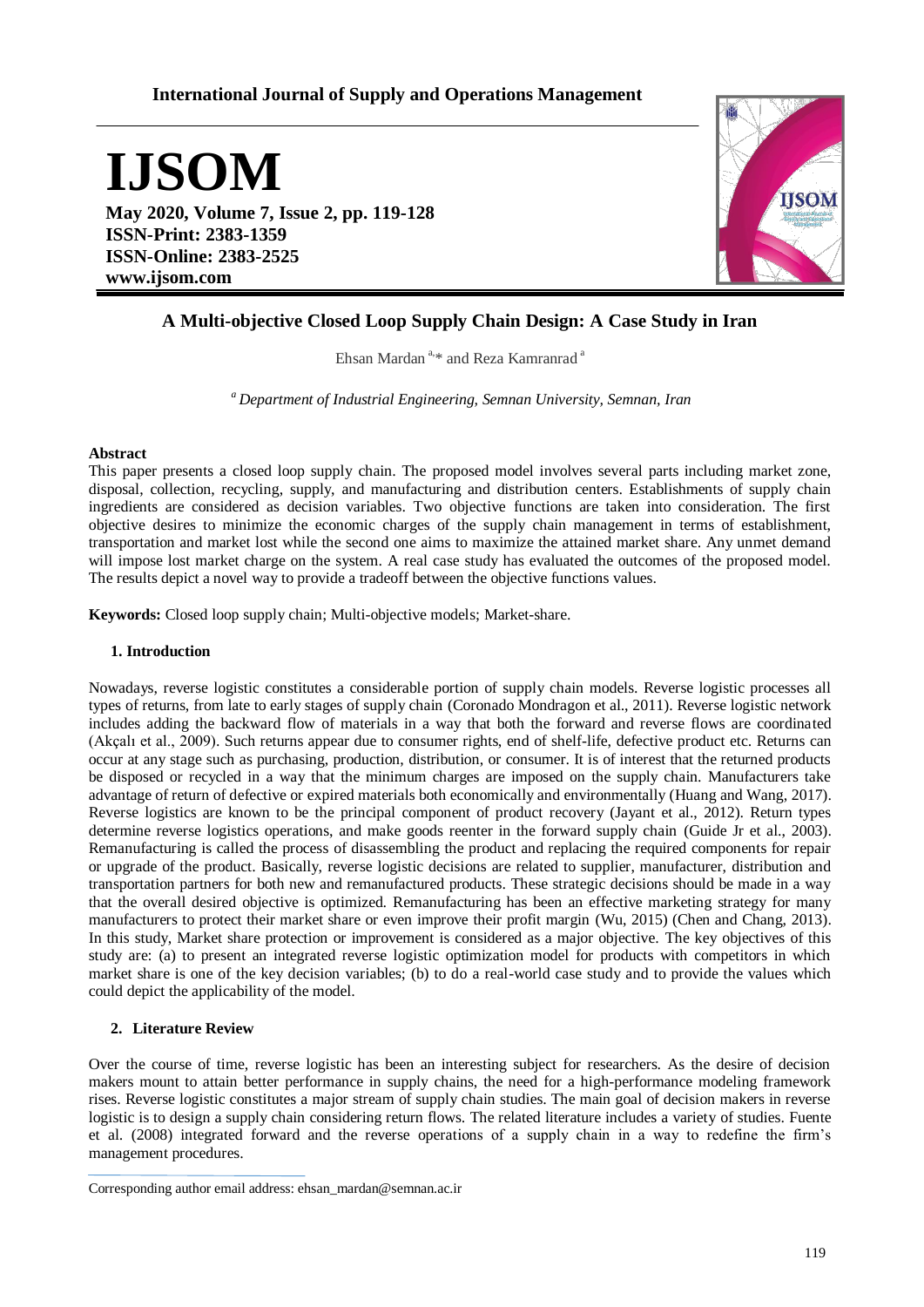### *Mardan and Kamranrad*

Torabi and Hassini (2008) presented a multi-objective probabilistic mixed-integer linear programming model for a closed loop model. Two-conflicting objectives were simultaneously taken into account. Xu and Liu (2017) evaluated effect of reference price on a reverse logistic. Shaharudin et al. (2017) evaluated product returns importance in a closed-loop supply chain activity and realized its effectiveness in cost savings, relationship with consumers, production capacity improvement and less consumed raw material. Vahdani et al. (2012) presented a reliable network design for plants in closed loop supply chains with uncertainty for iron and steel industry. They proposed a solution, a novel methodology, for the problem. The numerical experiments showed significance of the solution approach for the related industry.

Zeballos et al. (2014) proposed a multi-layer, multi-period, multi-product reverse logistic network to minimize the overall expenses including network design, raw material, inventory holding, and transportation. Liu et al. (2017) proposed dual recycling channels for returned products and determined the best reverse channel. Wang and Wang (2013) evaluated discount in a closed-loop supply chain with disruptions. Schultmann et al. (2006) considered a closed loop with objective of increasing the recycling ratio by reprocessing materials and reintegrating these materials into their authentic supply chains.

Salema et al. (2007) proposed a mixed-integer mathematical formulation for a supply chain with reverse flow which desires to minimize the overall charges. The main characteristics of the model include limitation on capacity, dealing with multiple products and demand uncertainty. Qu and Williams (2008) developed a non-linear model which addresses automotive reverse production planning besides pricing issues. Östlin et al. (2008) evaluated return types for a reverse logistic. Amin and Zhang (2013) optimally chose suppliers and refurbishing sites besides determining manufacturing units under demand uncertainty. Amin and Zhang (2014) specified location of new facilities, and flow of products for a closed loop supply chain. One of the main goals was to minimize rate of defected products besides operational times spent at the collection centers. Sasikumar and Haq (2010) presented a multi-echelon reverse logistic network and developed a mixed-integer non-linear programming model which aimed to maximize overall profit. The model was applied in a truck tire for automotive industry. Sensitivity analysis revealed allowable distance among available centers. Ramezani et al. (2014) designed a multi-product, multi-period closed loop supply chain which maximized profit and quality while minimizing delivery time beside uncertainty.

Zhou et al. (2013) presented a reverse logistic for both centralized and decentralized control mode for plant's manufacturing and remanufacturing activities. Abdulrahman et al. (2014) evaluated impact of governmental issues on reverse logistics and manufacturing sectors performance. Francas and Minner (2009) concluded that an integrated model is useful for whole-market fulfilment and a non-integrated one is beneficial in local markets. Jayaraman (2006) optimized the number of disassembled, disposed, and remanufactured units for a specific period of time. Salema et al. (2010) designed a closed loop model which encounters both strategic and tactical decisions. The major strategic decision includes network design and tactical decisions such as production, storage, and distribution issues. Panda et al. (2017) investigated a socially responsible reverse logistic with product recycling. It was shown that non-profit motive could provide higher profit than the profit maximizing objective.

Nukala and Gupta (2006) economically specified the quantity of the reprocessed used-products. Also, they determined the proper production facility and quantity of materials that were shipped along the related supply chain. Subulan and Tasan (2013) considered a closed loop supply chain with multi-echelon, multi-product, multi-period and minimizing transportation, remanufacturing, disposal, tardiness, and penalty charges. Tang and Xie (2007) proposed a reverse logistic network problem model consisting of customers, collection centers, repair centers and plants. A geneticalgorithm based heuristic was proposed which aims to minimize operational charges. Numerical studies depict that the proposed model could provide better results. Özceylan et al. (2014) presented a model that optimizes both strategic and tactical decisions. Strategic decisions deal with the amount of forward and backward flowing materials. Tactical decision correspond with issues of balancing disassembly.

Despite the vast number of studies performed on the closed loop supply chain design, only few of them desired to maximize the market share besides optimizing the expenses in the supply chain. This paper, therefore, aims to evaluate the effect of market share maximization on the reverse logistic network design. The main contribution of this paper is to design the proper closed-loop supply chain for remanufacturing firms as follows:

- Taking into account the market share as a novel objective function besides economic objective function.
- Concurrent consideration of collection, recycling and disposal centers in a closed loop supply chain to evaluate their role in a closed loop supply chain.
- Presenting an integrated reverse logistic model which concurrently takes into account establishment, transportation, supplier management and stock out charges.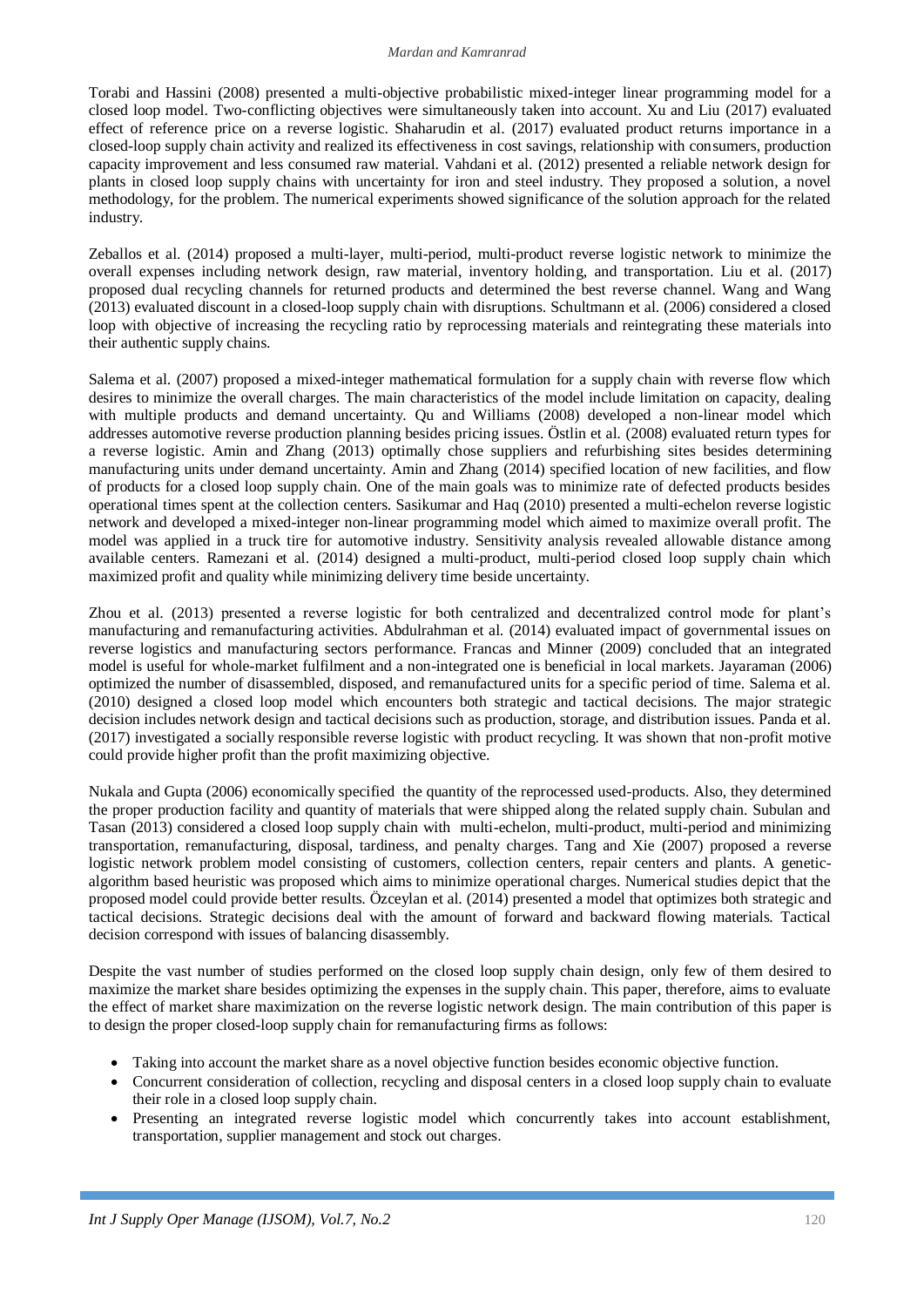# **3. Problem Description and Formulation**

An ordinary supply chain produces a set of products using input materials provided by qualified suppliers. Products are distributed through distribution centers to serve arisen demand. The current problem incorporates several issues into echelons of supply chain. Initially, it evaluates the issue of supplier selection besides the lot-sizing issue. Then it takes into account production planning for the manufacturing phase and finally produced products are distributed to the market. It is desired to present an optimal decision in a midterm horizon which coordinates the 1-Supply plan 2- Production plan 3-Distribution plan. The model is designed in a closed-loop structure which allows a portion of the products to be delivered to the initial sectors of supply chain for reproduction process. Accordingly, a quantity of materials is shipped from market centers to the collection centers. Collection centers determine whether the materials are recyclable or not. Non-recyclable materials are sent to disposal centers while the recyclable materials are delivered to the recycling centers. Recycling centers will reprocess the materials and will send the repaired material to the distribution center while the unrepaired materials are sent to the production centers for reconstruction. Supply plan designates qualified suppliers and purchase quantity to each of them. Production plan determines the quantity of products produced at each production center and distribution plan determines the delivered quantity to each demand center. To construct the supply chain major decisions, two objectives are taken into consideration. The first objective desires to minimize the logistic charges including establishment, transportation, etc. while the second objective desires to maximize the attained share of the market. Market share, one of the most important objectives in supply chain decisions, have been noted as one the most significant factors in supply chains (e.g. (Romaniuk et al., 2018), (Marasco et al., 2016)). Such objectives are explicitly conflicting as attaining higher market share will impose higher level of expenses on the supply chain.

The main assumptions of the proposed model are as follows:

- Demand of final product is deterministic and is served through distribution centers.
- Unfulfilled demand by the proposed model will be served by competitors which could be considered as lost sale imposing extra charges on the system.
- Capacities of the components are restricted.
- Lead times are negligible with respect to the length of the planning horizon.

A schematic view of the proposed closed loop supply chain is depicted in Figure 1:



Figure 1. Schematic view of the proposed closed loop supply chain

# **3.1. Model formulation**

The related model is formulated as follows: *Indices*

- k Market center (customer) index  $k = \{1, ..., K\}$
- *i* Collection center index  $i = \{1, ..., I\}$
- *i* Recycling center index  $i = \{1, ..., l\}$
- *n* Disposal center index  $n = \{1, ..., N\}$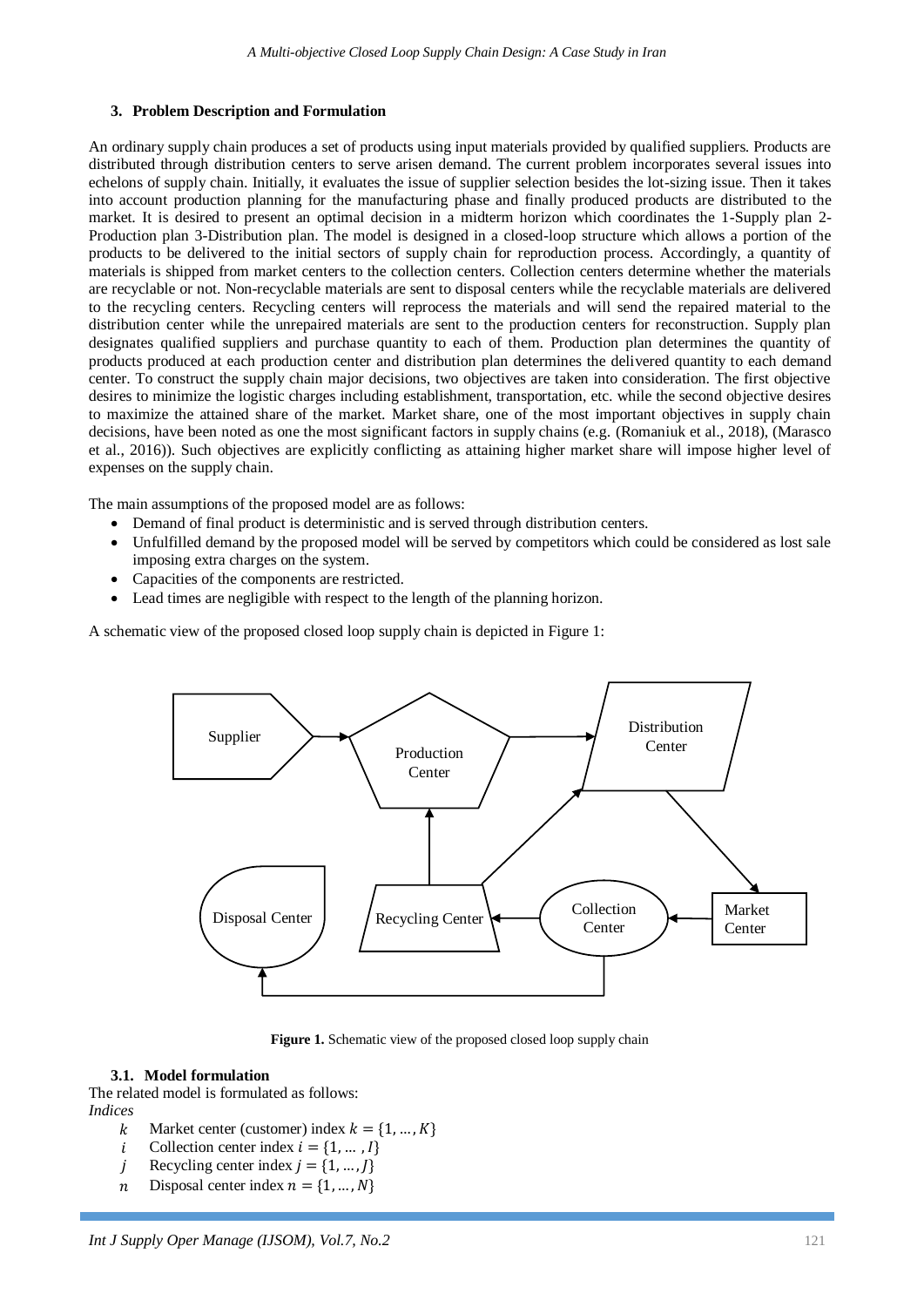- $p$  Production site index
- s Supplier index
- $m$  Distribution center index

*Parameters*

| $d_k$             | Demand of market k                                                                                       |
|-------------------|----------------------------------------------------------------------------------------------------------|
| S                 | Average disposed percentage                                                                              |
|                   | Average percentage of material which could be directly sent from recycling center to distribution center |
| q                 | without the need for reworking in production center                                                      |
| $r_k$             | Returned quantity from market $k$                                                                        |
| Ccol <sub>i</sub> | Capacity of collection center $i$                                                                        |
| $Crec_j$          | Capacity of recycling center j                                                                           |
| $Cdt_m$           | Capacity of distribution center $m$                                                                      |
| $Cdp_n$           | Capacity of disposal center $n$                                                                          |
| $Cpr_p$           | Capacity of production site $p$                                                                          |
| Ecol <sub>i</sub> | Establishment cost of collection center i                                                                |
| $Erec_j$          | Establishment cost of recycling center j                                                                 |
| $Edt_m$           | Establishment cost of distribution center $m$                                                            |
| $Epr_p$           | Establishment cost of production center $p$                                                              |
| $Edp_n$           | Establishment cost of disposal center $n$                                                                |
| $Tm_{ki}$         | Unit transportation cost from customer $k$ to collection center $i$                                      |
| $Tcol_{ij}$       | Unit transportation cost from collection center $i$ to recycling center $j$                              |
| $Tcd_{in}$        | Unit transportation cost from collection center $i$ to disposal center $n$                               |
| $Trec_{jp}$       | Unit transportation cost from recycling center $j$ to production center $p$                              |
| $Tsu_{sp}$        | Unit transportation cost from supplier $su$ to production center $p$                                     |
| $Tpr_{pm}$        | Unit transportation cost from production center $p$ to distribution center $m$                           |
| $Trd_{im}$        | Unit transportation cost from supplier $su$ to production center $p$                                     |
| $Tdt_{mk}$        | Unit transportation cost from distribution center $m$ to market $k$                                      |
| $\rho_k$          | Unit stock-out charge for customer at market $k$                                                         |
| Fs <sub>s</sub>   | Fixed management cost of supplier s                                                                      |
| Variables         |                                                                                                          |
| $O_{ki}$          | Quantity of material shipped from market $k$ to collection center $i$                                    |
| $R_{ij}$          | Quantity of material shipped from collection center $i$ to recycling center $j$                          |
| $T_{in}$          | Quantity of material shipped from collection center $i$ to disposal center $n$                           |
| $B_{jp}$          | Quantity of materials shipped from recycling center $j$ to production center $p$                         |
| $N_{sp}$          | Quantity of material from supplier $s$ to production center $p$                                          |
| $U_{pm}$          | The quantity of materials shipped from manufacturer $p$ to distribution center $m$                       |
| $P_{jm}$          | Quantity of material shipped from recycling center $j$ to distribution center $m$                        |
| $Q_{mk}$          | Quantity of material shipped from distribution center $m$ to customer $k$                                |
| $\varphi_k$       | Quantity of demand at market $k$ which is fulfilled by competitors                                       |
| $Y_i$             | if collection center i is established                                                                    |
|                   | otherwise<br>if recycling center j is established                                                        |
| $Z_i$             | otherwise                                                                                                |
|                   | <i>if</i> distribution center <i>m</i> is established<br>$=$                                             |
| $S_m$             | otherwise                                                                                                |
| $W_{\rm s}$       | if relationship with supplier s is established<br>$=$                                                    |
|                   | otherwise<br>if disposal center n is established                                                         |
| $V_n$             | $=$<br>otherwise                                                                                         |
|                   | <i>if</i> production center $p$ is established                                                           |
| $M_p$             | $=$<br>otherwise                                                                                         |

The proposed Multi-Objective model is as follows: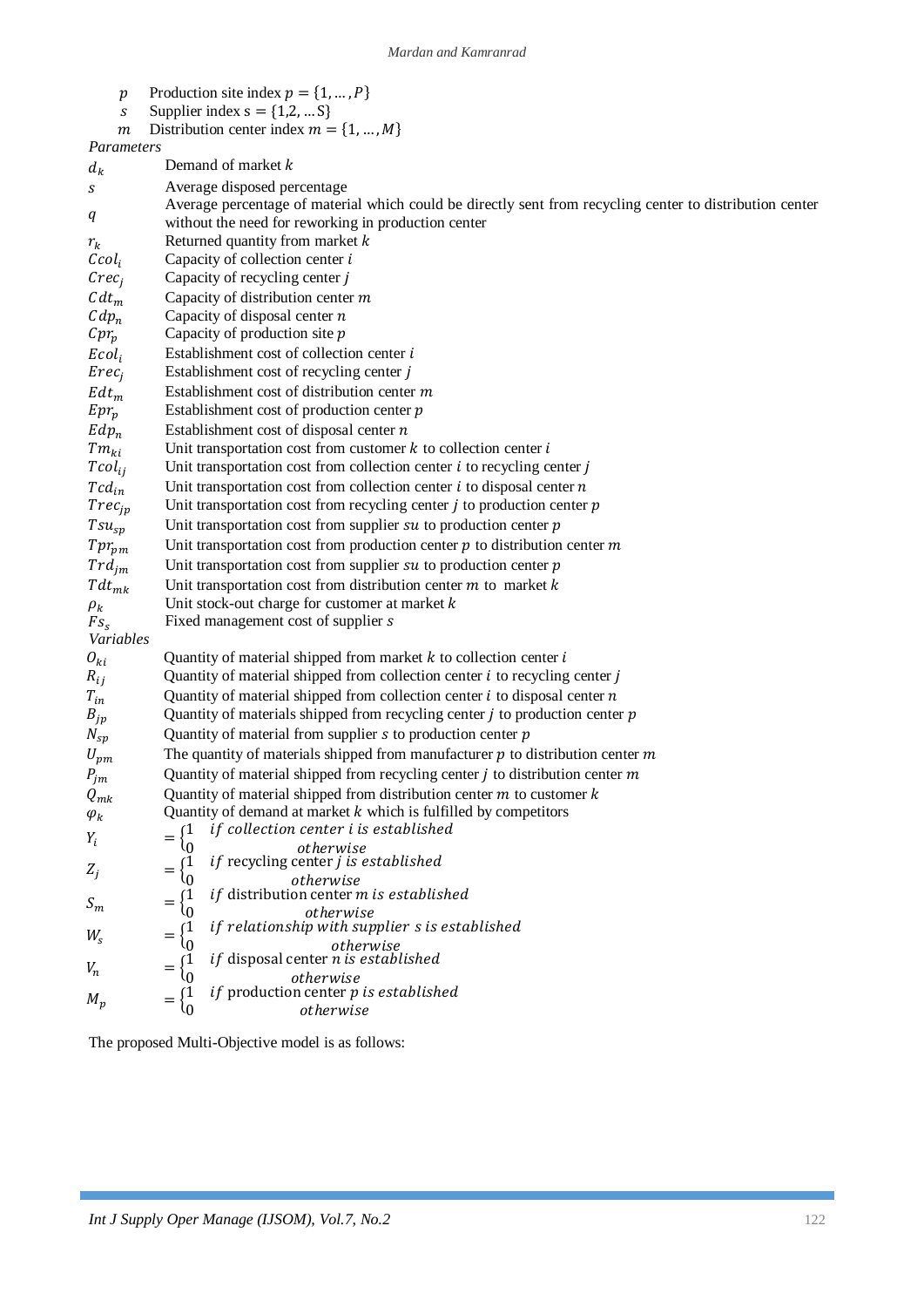*A Multi-objective Closed Loop Supply Chain Design: A Case Study in Iran*

$$
\min OB_1 = \sum_{i} Ecol_i \times Y_i + \sum_{j} Erec_j \times Z_j + \sum_{p} Edt_m \times M_p + \sum_{s} Epr_p \times W_s + \sum_{m} Edp_n \times S_m
$$
  
+ 
$$
\sum_{k} \sum_{i} Tm_{ki} \times O_{ki} + \sum_{i} \sum_{j} Tcol_{ij} \times R_{ij} + \sum_{i} \sum_{n} Tcd_{in} \times T_{in}
$$
  
+ 
$$
\sum_{j} \sum_{p} Trec_{jp} \times B_{jp} + \sum_{s} \sum_{p} Tsu_{sp} \times N_{sp} + \sum_{p} \sum_{m} Tpr_{pm} \times U_{pm}
$$
  
+ 
$$
\sum_{j} \sum_{m} Trd_{jm} \times P_{jm} + \sum_{m} \sum_{k} Tdt_{mk} \times Q_{mk} + \sum_{k} \rho_k \varphi_k + \sum_{s} Fs_s \times W_s
$$
  

$$
\max OB_2 = \frac{\sum_{m} \sum_{k} Q_{mk}}{\sum_{k} d_{k}}
$$
 (2)

*S.T.*

$$
\sum_{m} Q_{mk} + \varphi_k = d_k, \qquad \forall k \tag{3}
$$

$$
\sum_{i} O_{ki} \le r_k, \qquad \forall k \tag{4}
$$

$$
\sum_{j} R_{ij} - (1 - s) \sum_{k} O_{ki} = 0, \qquad \forall i
$$
\n<sup>(5)</sup>

$$
\sum_{n} T_{in} - s \sum_{k} O_{ki} = 0, \qquad \forall i
$$
\n<sup>(6)</sup>

$$
\sum_{m} P_{jm} = q \sum_{i} R_{ij}, \qquad \forall j \tag{7}
$$

$$
\sum_{p} B_{jp} = (1 - q) \sum_{i} R_{ij}, \qquad \forall j \tag{8}
$$

$$
\sum_{j} B_{jp} + \sum_{su} N_{sp} = \sum_{m} U_{pm} , \qquad \forall p
$$
\n(9)

$$
\sum_{p} U_{pm} + \sum_{j} P_{jm} = \sum_{k} Q_{mk}, \qquad \forall m
$$
\n(10)

$$
\sum_{k} O_{ki} \leq Ccol_i \times Y_i, \qquad \forall i
$$
\n(11)

$$
\sum_{i} R_{ij} \leq \text{Crec}_j \times Z_j, \qquad \forall j \tag{12}
$$

$$
\sum_{p} U_{pm} + \sum_{j} P_{jm} \leq C dt_{m} \times w_{m}, \qquad \forall m
$$
\n(13)

$$
\sum_{i} T_{in} \leq C dp_n \times V_n, \qquad \forall n \tag{14}
$$

$$
\sum_{s} N_{sp} + \sum_{j} B_{jp} \le Cpr_p \times M_p, \qquad \forall p \tag{15}
$$

$$
Y_i, Z_j, S_m, W_s, V_n, M_p \in \{0, 1\}
$$
 (16)

 $O_{ki}, R_{ij}, T_{in}, B_{jp}, N_{sp}, U_{pm}, P_{jm}, Q_{mk}, \varphi_k \ge 0$  (17)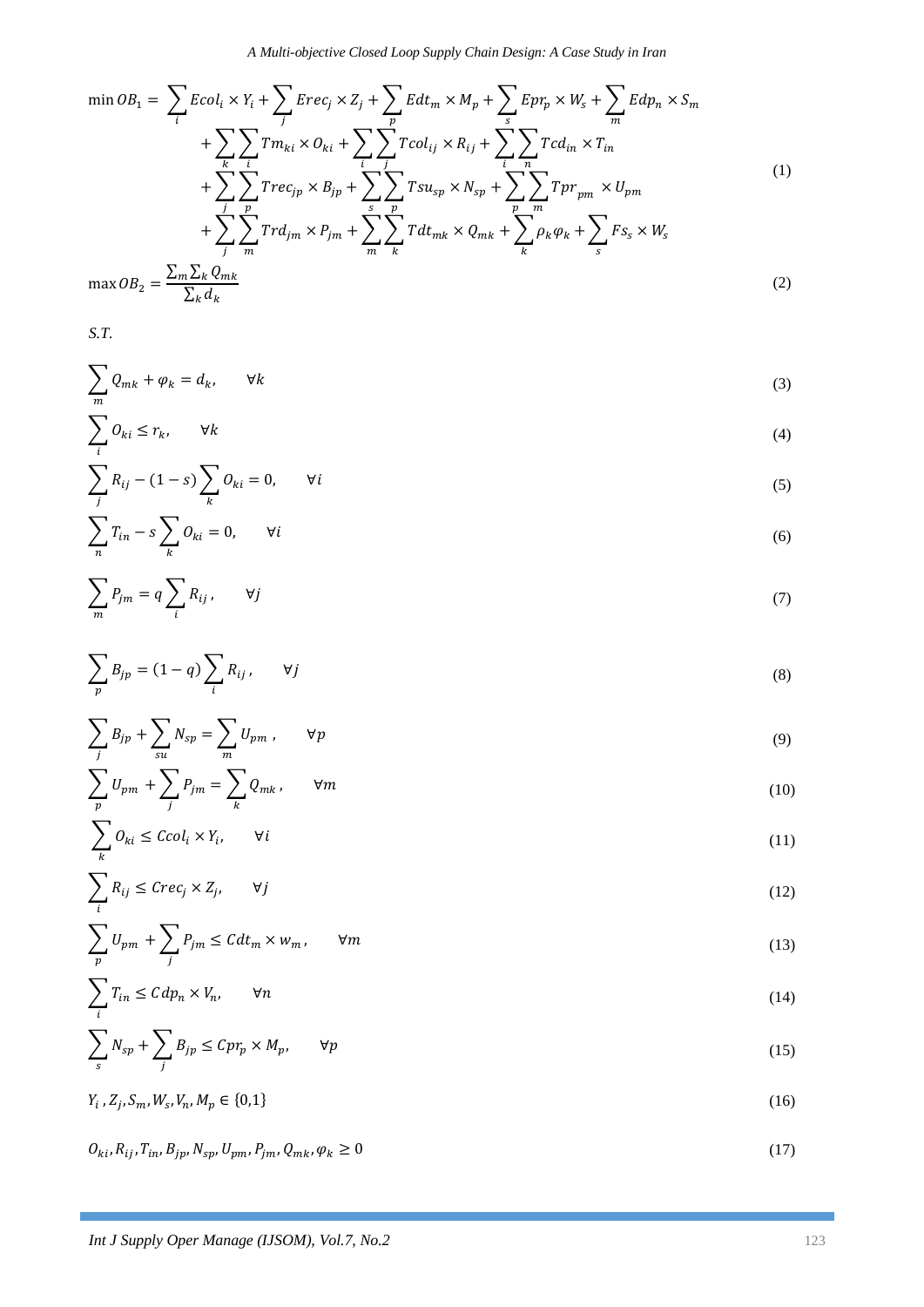#### *Mardan and Kamranrad*

Equation (1) calculates the supply chain expenses including establishment, transportation and stock-out charges. Equation (2) shows the attained market-share which is desired to be maximized. Equation (3) determines that the demand could be fulfilled by the proposed supply chain or competitors. Equation (4) limits the quantity of returned materials from the market shipped to the collection center. Equation (5) determines the quantity of materials shipped from the collection center to the recycling centers. Equation (6) determines the quantity of materials shipped from the collection center to the disposal centers. Equation (7) determines the quantity of material shipped from recycling to the distribution centers. Equation (8) determines the quantity of material shipped from recycling centers to the production centers. Equation (9) ensures that the materials shipped to the production center from recycling centers and suppliers equal the quantity of material shipped from the production center to distribution centers. Equation (10) ensures that the incoming materials to distribution centers from production and recycling centers should equal the outgoing materials from distribution centers. Equations (11)-(15) are capacity constraints of collection centers, recycling centers, distribution, disposal and production centers, respectively. Equations (16) & (17) ensure that variables are binary and positive.

To convert the above multi-objective model to a single objective model, a weighted goal programing approach is utilized. The original goal programing desires to purely minimize the deviations in the objective functions. In the weighted goal programing, a given weight is attributed to the deviation of each objective function. Weighted goal programming aims to concurrently minimize the weighted sum of deviations from the relative goals. This type of goal programming model is used when it is not possible to prioritize goals. The related formulation of weighted goal programming could be presented as follows: K

Min 
$$
Z = \sum_{i=1}^{i=1} (\varphi_i d_i^- + \omega_i d_i^+)
$$
  
\n $f_i(x) + d_i^- - d_i^+ = b_i, \qquad i = 1, ..., K, \qquad x \in C$ 

 $\varphi_i$  and  $\omega_i$  represents the weights of  $d_i$  and  $d_i^+$ , respectively.  $\varphi_i$  equals  $\frac{\theta_i}{h_i}$  where  $\theta_i$  and  $h_i$  represent preferential and normalizing weight related to *i*th goal, respectively. In this study,  $h_i$  is considered as the value of *i*th objective function when it is optimized,  $f_i(x)$  is the goal constraint,  $b_i$  is the desired value for goal i, and C is constraints set of the linear programming model.

## **4. Case Study**

In order to evaluate the proposed model, it is applied in a manufacturer of electrical motor. Located near the city of Tehran, factory site occupies around 70,000  $m^2$ . More than 60 different types of electrical motors are used in a variety of products including air-conditioner, washing machines, water-cooler pumps, axial fans, etc. Despite the variety in types of manufactured products, only few of them constitute substantial physical capacity of the factory as well as financial turnovers. The relative turnover of the air-conditioner electrical motors to the overall turnover percentage is presented in Table 1:

| <b>Table 1.</b> Relative air-conditioner turnover |       |       |       |  |  |
|---------------------------------------------------|-------|-------|-------|--|--|
|                                                   | 2016  | 2017  | 2018  |  |  |
| Air-conditioner turnover                          | 62.73 | 59.82 | 64.93 |  |  |
| Non air-conditioner turnover                      | 37.27 | 40.18 | 35.07 |  |  |

The aim of the managerial team is to improve the market-share 2-3% annually by providing better service for customers besides fulfilment of demand optimally with least financial charges. Major customers of air-conditioner electrical motors are air-conditioner manufacturers and after-market. After-market include the need for new electrical motors replaced in defected house-hold air conditioners. The major focus of this paper is after-market in which defective electrical motors should be replaced. The major after-market customers for the existing manufacturer are at central, eastern and southern regions of Iran. It is desired to expand the after-market business to the western and northwestern of the country to improve the market share. The regions desired to design the closed-loop in are depicted in Figure 2.

#### **4.1. Numerical Results**

The proposed model is coded in GAMS software and is solved on a computer with a 4Gb RAM and 2.26GHz CPU. Solving the model for all problems took less than 100 seconds. Considering  $OB<sub>1</sub>$  as the only available objective, the proposed model only desires to minimize the expenses regardless of maximizing market share. The basic components of the objective function include establishment costs of collection, recycling, distribution, production and disposal centers. Transportation costs are considered as a whole and include the summation of all transportation expenses. Stock out and supplier management charges are the other expenses related to the model. Table 2 presents the share of each part in the objective function.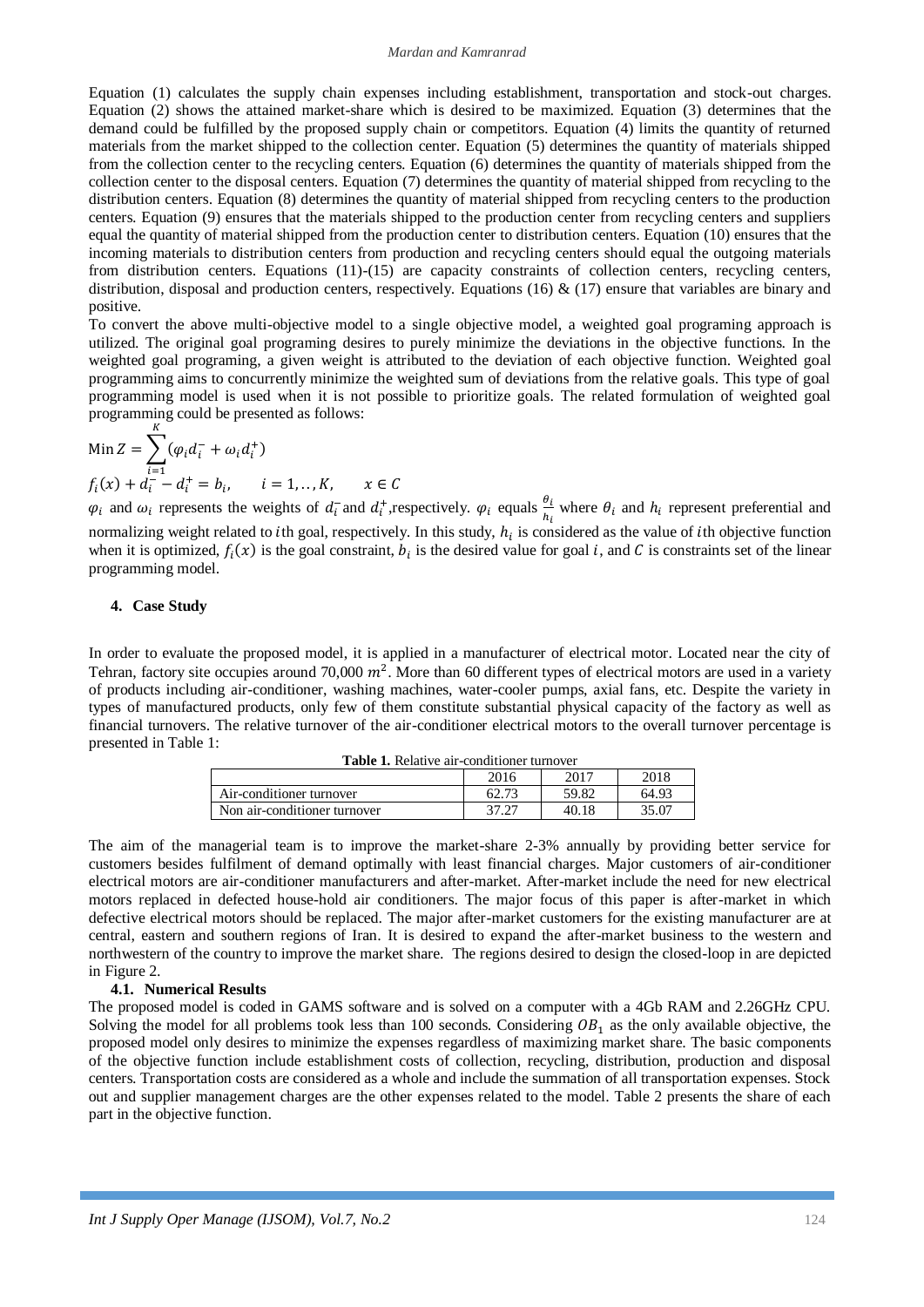

**Figure 2.** Desired regions to expand after-market business

| <b>Charges</b>      | Percentage                  |        |  |
|---------------------|-----------------------------|--------|--|
| establishment costs | collection                  | 1.95%  |  |
|                     | recycling                   | 3.12%  |  |
|                     | distribution                | 7.42%  |  |
|                     | production                  | 15.62% |  |
|                     | disposal                    | 3.51%  |  |
|                     | <b>Transportation</b> costs |        |  |
| Stock out           | 45.31%                      |        |  |
| supplier management | 2.34%                       |        |  |

Table 2. Share of each part in the objective function

In this regard, the optimal value of  $OB_1$  will be 4187254. On the other hand, by maximizing  $OB_2$ , the net market-share will be 52.32%. This limitation arises due to the capacity restrictions. In order to solve the model with the weighted goal programming approach, the best possible values of  $OB_1$  and  $OB_2$  are considered for  $b_1$  and  $b_2$ . The following values are considered for the weighted goal programing model.

$$
\varphi_1 = 0, \varphi_2 = \frac{\theta_2}{h_2}, \omega_1 = \frac{\theta_1}{h_1}, \omega_2 = 0, h_1 = 4187254, \text{and } h_2 = 52.32\%
$$

To depict the results of the weighted goal programming model, different values are considered for  $\theta_1$  and  $\theta_2$ .  $\theta_1$  and depict the relative importance of objective functions. Table 3 reports the values of objective functions for different values of  $\theta_1$  and  $\theta_2$ .

| $\theta_1$              | $\theta_2$     | OB <sub>1</sub> | $OB2(\%)$ |
|-------------------------|----------------|-----------------|-----------|
|                         |                |                 |           |
| 1                       | 9              | 15506656        | 45.65%    |
| $\mathbf{2}$            | 8              | 14117905        | 42.67%    |
| 3                       | 7              | 12845776        | 40.46%    |
| $\overline{\mathbf{4}}$ | 6              | 11782968        | 38.42%    |
| 5                       | 5              | 10453550        | 30.62%    |
| 6                       | 4              | 9809496         | 24.10%    |
| 7                       | 3              | 9334057         | 19.82%    |
| 8                       | $\overline{c}$ | 8691488         | 18.76%    |
| 9                       |                | 7892210         | 14.17%    |

| <b>Table 3.</b> Objective functions for different values of $\theta_1$ and $\theta_2$ |  |  |  |  |  |
|---------------------------------------------------------------------------------------|--|--|--|--|--|
|---------------------------------------------------------------------------------------|--|--|--|--|--|

.

By evaluating the outputs, it is perceived that the relative increase of  $\theta_1$  (decrease of  $\theta_2$ ) will intensify the importance of the first objective function. Thus, the higher the value of  $\theta_1$ , the better (lower) the value of  $OB_1$ . In the opposite direction, as the value of  $\theta_1$  decreases, the value of  $OB_2$  improves. It could be perceived that for decision makers who desire to improve market-share a low value of  $\theta_1$  should be picked.

### **4.2. Sensitivity Analysis**

In the model, results basically depend on the input data including  $s$  and  $q$ . A low value for  $s$  is desired for decision makers who face substantial charges for disposal centers. By lowering the  $s$  values, the system can save a substantial portion of expenses for disposal center establishment and transportation charges. Effect of  $s$  on the components of the objective function could be depicted in Table 4.

On the other hand,  $q$  values present the direct flow from recycling to distribution centers without any need for the production center. Increases in  $q$  values make it possible to avoid reworks at production centers and provide free capacity which could improve both objective functions. The results for different values of  $q$  are presented in Table 5.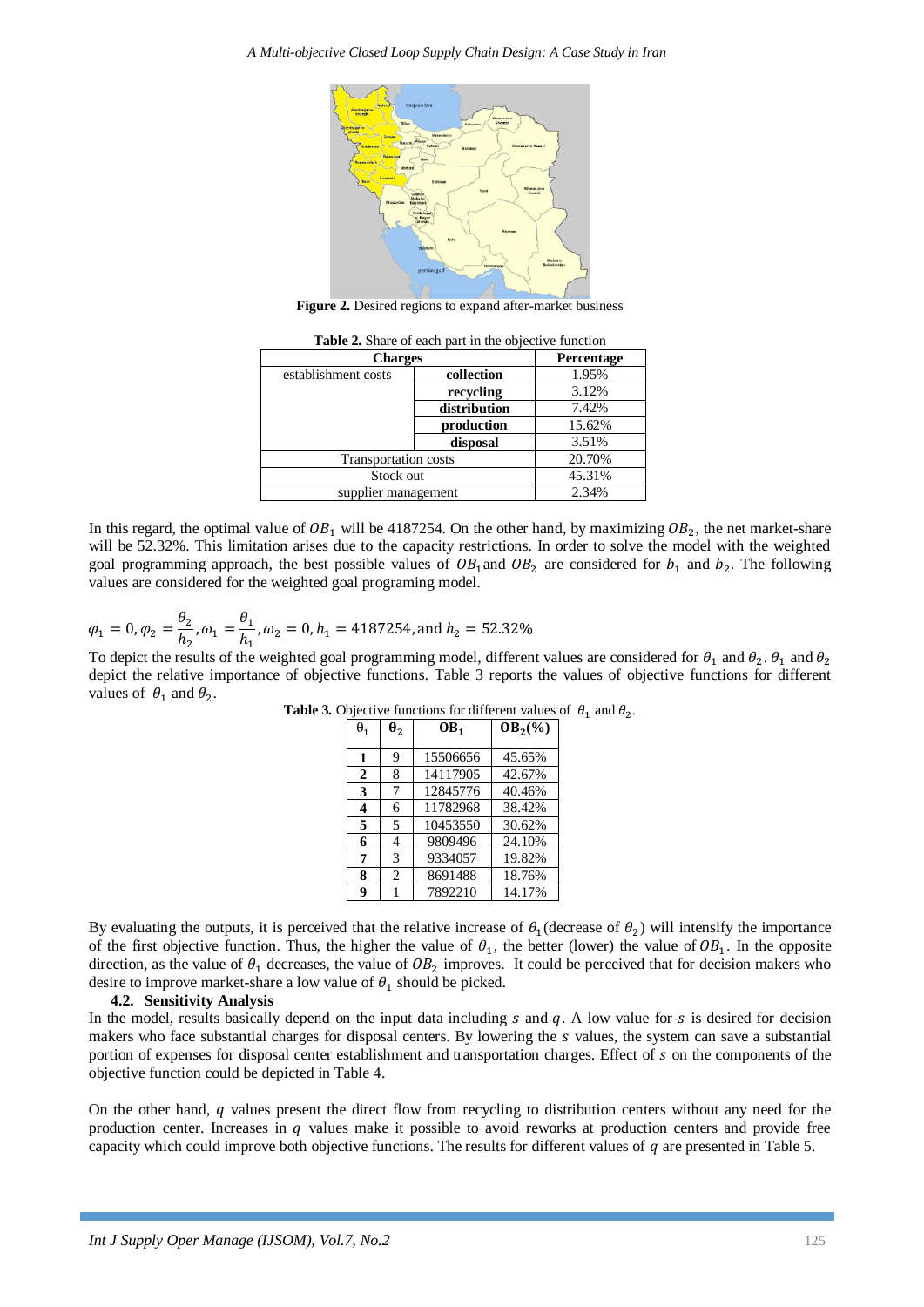### *Mardan and Kamranrad*

| where it millers of a out the component of the outpett to function |              |            |            |            |            |            |
|--------------------------------------------------------------------|--------------|------------|------------|------------|------------|------------|
|                                                                    |              | $s = 0.19$ | $s = 0.15$ | $s = 0.11$ | $s = 0.07$ | $s = 0.03$ |
| establishment costs                                                | collection   | 2.61%      | 3.11%      | 3.53%      | 4.47%      | 4.55%      |
|                                                                    | recycling    | 4.51%      | 4.92%      | 5.41%      | 6.41%      | 6.48%      |
|                                                                    | distribution | 7.64%      | 7.66%      | 7.82%      | 8.13%      | 8.53%      |
|                                                                    | production   | 17.37%     | 16.81%     | 15.78%     | 14.84%     | 14.56%     |
|                                                                    | disposal     | 4.79%      | 3.51%      | 3.51%      | 2.63%      | 2.63%      |
| Transportation costs                                               |              | 20.70%     | 24.35%     | 24.31%     | 24.14%     | 24.02%     |
| Stock out                                                          |              | 45.31%     | 36.04%     | 36.40%     | 35.99%     | 35.46%     |
| supplier management                                                |              | 2.34%      | 2.69%      | 3.25%      | 3.78%      | 3.99%      |

**Table 4.** Effect of s on the components of the objective function

### **Table 5.** Effect of  $q$  on the objective functions

|                              | $q=0.4$  |            | $a=0.5$         |            | $a = 0.6$ |                      | $a = 0.7$       |                     |
|------------------------------|----------|------------|-----------------|------------|-----------|----------------------|-----------------|---------------------|
|                              | 0B,      | $OB_2(\%)$ | OB <sub>1</sub> | $OB_2(\%)$ | OB.       | OB <sub>2</sub> (% ) | OB <sub>1</sub> | OB <sub>2</sub> (%) |
| $\theta_1 = 1, \theta_2 = 9$ | 16199653 | 48.03%     | 17161967        | 50.53%     | 17933456  | 53.36%               | 18895974        | 55.53%              |
| $\theta_1 = 3, \theta_2 = 7$ | 13508851 | 42.47%     | 14239967        | 44.72%     | 14890854  | 46.69%               | 15610108        | 48.67%              |
| $\theta_1 = 5, \theta_2 = 5$ | 11025621 | 32.35%     | 11558578        | 33.65%     | 12218630  | 35.52%               | 12908112        | 37.13%              |
| $\theta_1 = 7, \theta_2 = 3$ | 9795351  | 20.66%     | 10312513        | 21.74%     | 10925013  | 22.77%               | 11462724        | 23.78%              |
| $\theta_1 = 9, \theta_2 = 1$ | 8351628  | 14.93%     | 8707880         | 15.55%     | 9197715   | 16.42%               | 9704287         | 17.33%              |

It is clear that as the value of q increases, both objective functions improve. This implies that for decision makers who desire to improve both objective functions simultaneously, the highest possible value of  $q$  is recommended.

# **5. Conclusion**

Designing an effective remanufacturing systems is of the most importance for organizations which deal with reverse logistics. This paper presents a closed-loop supply chain design. Main components of the model include collection, disposal, recycling, and production and distribution centers. A mixed integer programing model is presented to provide an optimal decision vector. Two objective functions are taken into consideration. The first objective function desires to minimize the economic charges involved in the proposed supply chain while the second objective function maximizes the attained market-share. Both objectives are combined into a single objective function using the weighted goal programing approach. The model is applied to a real-case supply chain. The results show that if the decision maker wants to attain a high market share, a lower value for  $\theta_1$  should be selected. On the other hand, if the main goal is to reduce the financial charges in the supply chain, a higher value for  $\theta_1$  should be selected.

The main contribution of this paper is to design a proper closed-loop supply chain for remanufacturing firms. It is shown that by designing the closed-loop supply chains higher profit and/or market-share could be attained by the increase in the used-product return rate. In summary, this paper contributes to the literature on supply chains by focusing on the definitions of closed-loop supply chains. It is strictly recommended that a conscious choice should be made as different closed-loop supply chains might be appropriate in different environments based on priority of objective functions over each other.

### **References**

Abdulrahman, M. D., Gunasekaran, A. and Subramanian, N. (2014). Critical barriers in implementing reverse logistics in the Chinese manufacturing sectors. *International Journal of Production Economics,* Vol. 147**,** pp. 460-471.

Akcali, E., Çetinkaya, S. and Üster, H. (2009). Network design for reverse and closed‐ loop supply chains: An annotated bibliography of models and solution approaches. *Networks,* Vol. 53**,** pp. 231-248.

Amin, S. H. and Zhang, G. (2013). A three-stage model for closed-loop supply chain configuration under uncertainty. *International Journal of Production Research,* Vol. 51**,** pp. 1405-1425.

Amin, S. H. and Zhang, G. (2014). Closed-loop supply chain network configuration by a multi-objective mathematical model. *International Journal of Business Performance and Supply Chain Modelling,* Vol. 6**,** pp. 1-15.

Chen, J.-M. and Chang, C.-I. (2013). Dynamic pricing for new and remanufactured products in a closed-loop supply chain. *International Journal of Production Economics,* Vol. 146**,** pp. 153-160.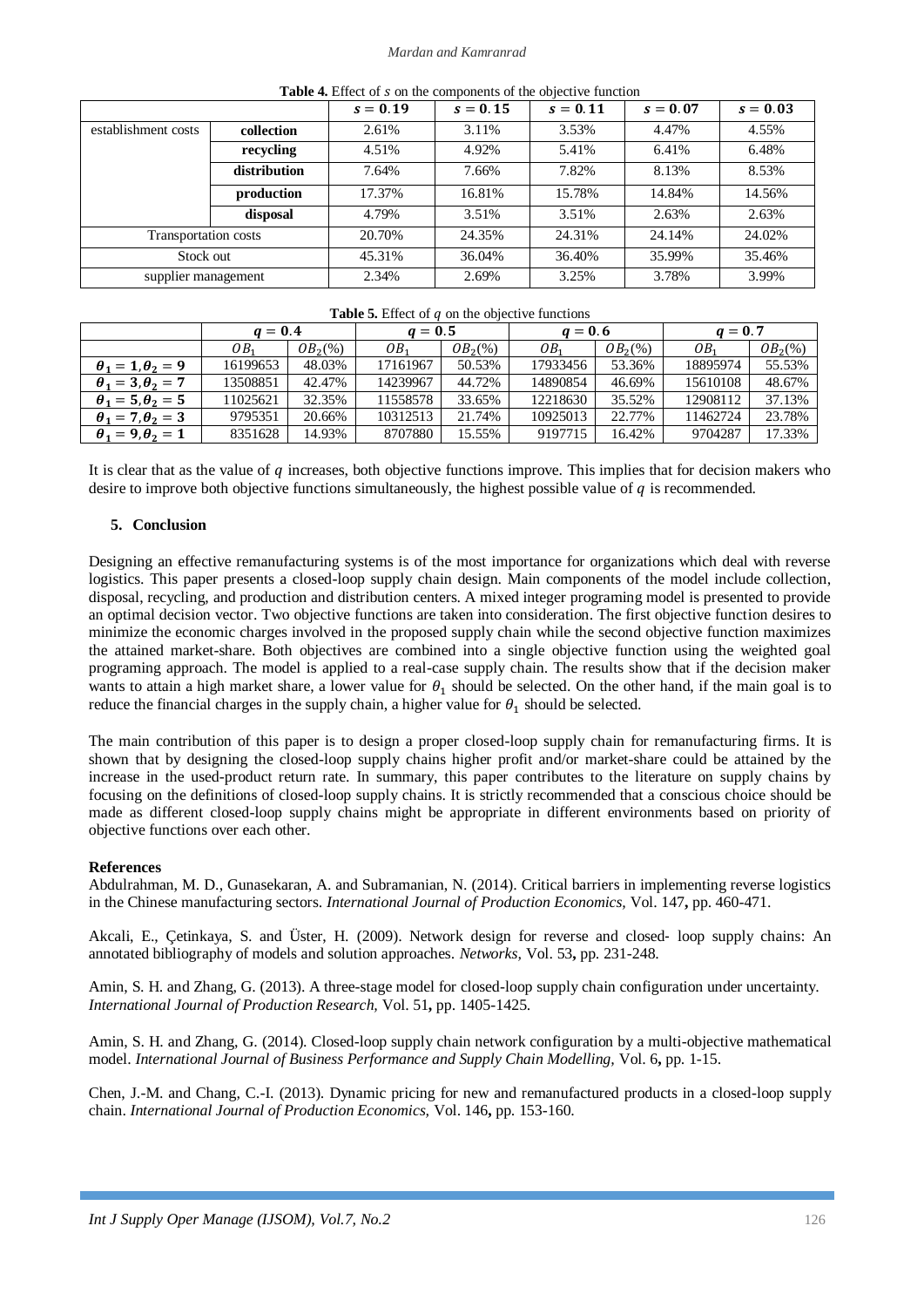Coronado Mondaragon, A. E., Lalwani, C. and Coronado Mondragon, C. E. (2011). Measures for auditing performance and integration in closed-loop supply chains. *Supply Chain Management: An International Journal,* Vol. 16**,** pp. 43-56.

De la fuente, M. V., Ros, L. and Cardos, M. (2008). Integrating forward and reverse supply chains: application to a metal-mechanic company. *International Journal of Production Economics,* Vol. 111**,** pp. 782-792.

Francas, D. and Minner, S. (2009). Manufacturing network configuration in supply chains with product recovery. *Omega,* Vol. 37**,** pp. 757-769.

Guide jr, V. D. R., Jayaraman, V. and Linton, J. D. (2003). Building contingency planning for closed-loop supply chains with product recovery. *Journal of operations Management,* Vol. 21**,** pp. 259-279.

Huang, Y. and Wang, Z. (2017). Closed-loop supply chain models with product take-back and hybrid remanufacturing under technology licensing. *Journal of cleaner production,* Vol. 142**,** pp. 3917-3927.

Jayant, A., Gupta, P. and Garg, S. (2012). Perspectives in reverse supply chain management (R-SCM): A state of the art literature review. *JJMIE,* Vol. 6**,** pp. 87-102.

Jayaraman, V. (2006). Production planning for closed-loop supply chains with product recovery and reuse: an analytical approach. *International Journal of Production Research,* Vol. 44**,** pp. 981-998.

Liu, L., Wang, Z., Xu, L., Hong, X. and Govindan, K. (2017). Collection effort and reverse channel choices in a closed-loop supply chain. *Journal of cleaner production,* Vol. 144**,** pp. 492-500.

Marasco, A., Picucci, A. and Romano, A. (2016). Market share dynamics using Lotka–Volterra models. *Technological Forecasting and Social Change,* Vol. 105**,** pp. 49-62.

Nukala, S. and Gupta, S. M. (2006). Strategic and tactical planning of a closed-loop supply chain network: A linear physical programming approach. Proceedings of the 2006 POMS Meeting, pp. 004-210.

Östlin, J., Sundin, E. and Bjorkman, M. (2008). Importance of closed-loop supply chain relationships for product remanufacturing. *International Journal of Production Economics,* Vol. 115**,** pp. 336-348.

Özceylan, E., Paksoy, T. and Bektas, T. (2014). Modeling and optimizing the integrated problem of closed-loop supply chain network design and disassembly line balancing. *Transportation research part E: logistics and transportation review,* Vol. 61**,** pp. 142-164.

Panda, S., Modak, N. M. and Cardenas-barron, L. E. (2017). Coordinating a socially responsible closed-loop supply chain with product recycling. *International Journal of Production Economics,* Vol. 188**,** pp. 11-21.

Qu, X. and Williams, J. A. S. (2008). An analytical model for reverse automotive production planning and pricing. *European Journal of Operational Research,* Vol. 190**,** pp. 756-767.

Ramezani, M., Kimiagari, A. M., Karimi, B. and Hejazi, T. H. (2014). Closed-loop supply chain network design under a fuzzy environment. *Knowledge-Based Systems,* Vol. 59**,** pp. 108-120.

Romaniuk, J., Dawes, J. and Nenycz-thiel, M. (2018). Modeling brand market share change in emerging markets. *International Marketing Review,* Vol. 35**,** pp. 785-805.

Salema, M. I. G., Barbosa-povoa, A. P. and Novais, A. Q. (2007). An optimization model for the design of a capacitated multi-product reverse logistics network with uncertainty. *European journal of operational research,* Vol. 179**,** pp. 1063-1077.

Salema, M. I. G., Barbosa-povoa, A. P. and Novais, A. Q. (2010). Simultaneous design and planning of supply chains with reverse flows: A generic modelling framework. *European journal of operational research,* Vol. 203**,** pp. 336-349.

Sasikumar, P. and Hao, A. N. (2010). Analysing interactions among battery recycling barriers in the reverse supply chain. *Enterprise Networks and Logistics for Agile Manufacturing.* Springer.

Schultmann, F., Zumkeller, M. and Rentz, O. (2006). Modeling reverse logistic tasks within closed-loop supply chains: An example from the automotive industry. *European journal of operational research,* Vol. 171**,** pp. 1033-1050.